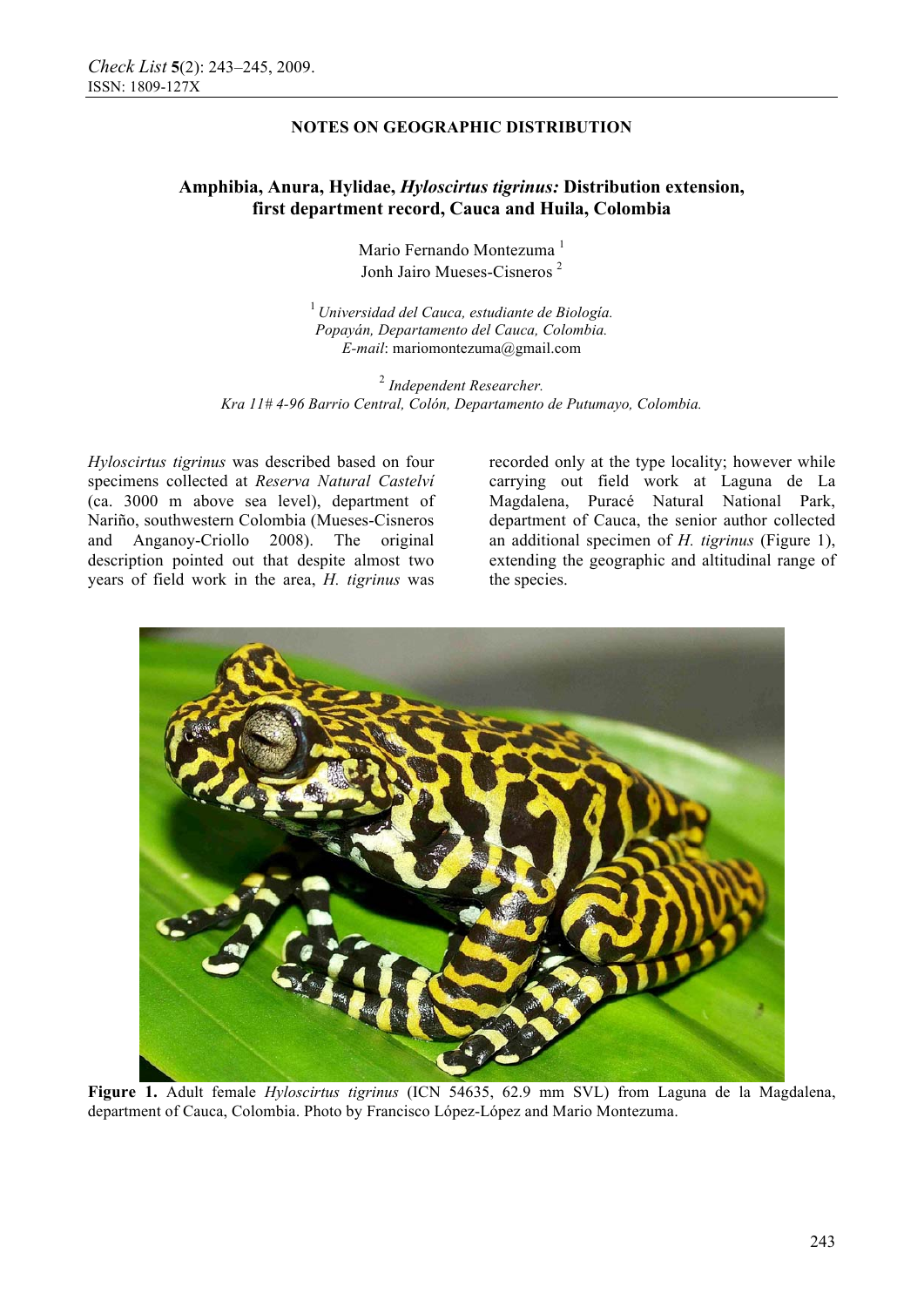The new specimen of *Hyloscirtus tigrinus* (housed in the amphibian collection of the *Instituto de Ciencias Naturales*, *Universidad Nacional de Colombia*; ICN 54635) is an adult female (snoutvent length  $= 62.9$  mm) with numerous cream eggs and well-convoluted oviduct, collected on 26 April 2008 at the Laguna de La Magdalena (01º55'40'' N, 76º35'8'' W, 3467 m), between the municipalities of San Sebastián (department of Cauca) and San Agustín (department of Huila) (Figure 2A). The frog was captured during the morning in the littoral zone.

Typical moor vegetation covered the area (Figure 2B), mainly composed by grasses, bamboos, and sedges (*Chusquea tesellata*, *Calamagrostis* sp., *Carex* sp.), mixed with mosses and liverworts (*Breutelia* sp., *Herbertus* sp., *Sphagnum* sp., *Campylopus richardii*). This environment greatly differs from the habitat at the type locality, a patch

of upper montane Andean forest next to a small stream (Mueses-Cisneros and Anganoy-Criollo 2008).



**Figure 2. (A)** General aspect of the Laguna de la Magdalena, and **(B)** of the habitat where *Hyloscirtus tigrinus* was found. Photos by Mario Montezuma



**Figure 3.** Geographic distribution of *Hyloscirtus tigrinus*. Square: type locality (Reserva Natural Castelví, department of Nariño). Triangle: Laguna de la Magdalena, Cauca-Huila departments.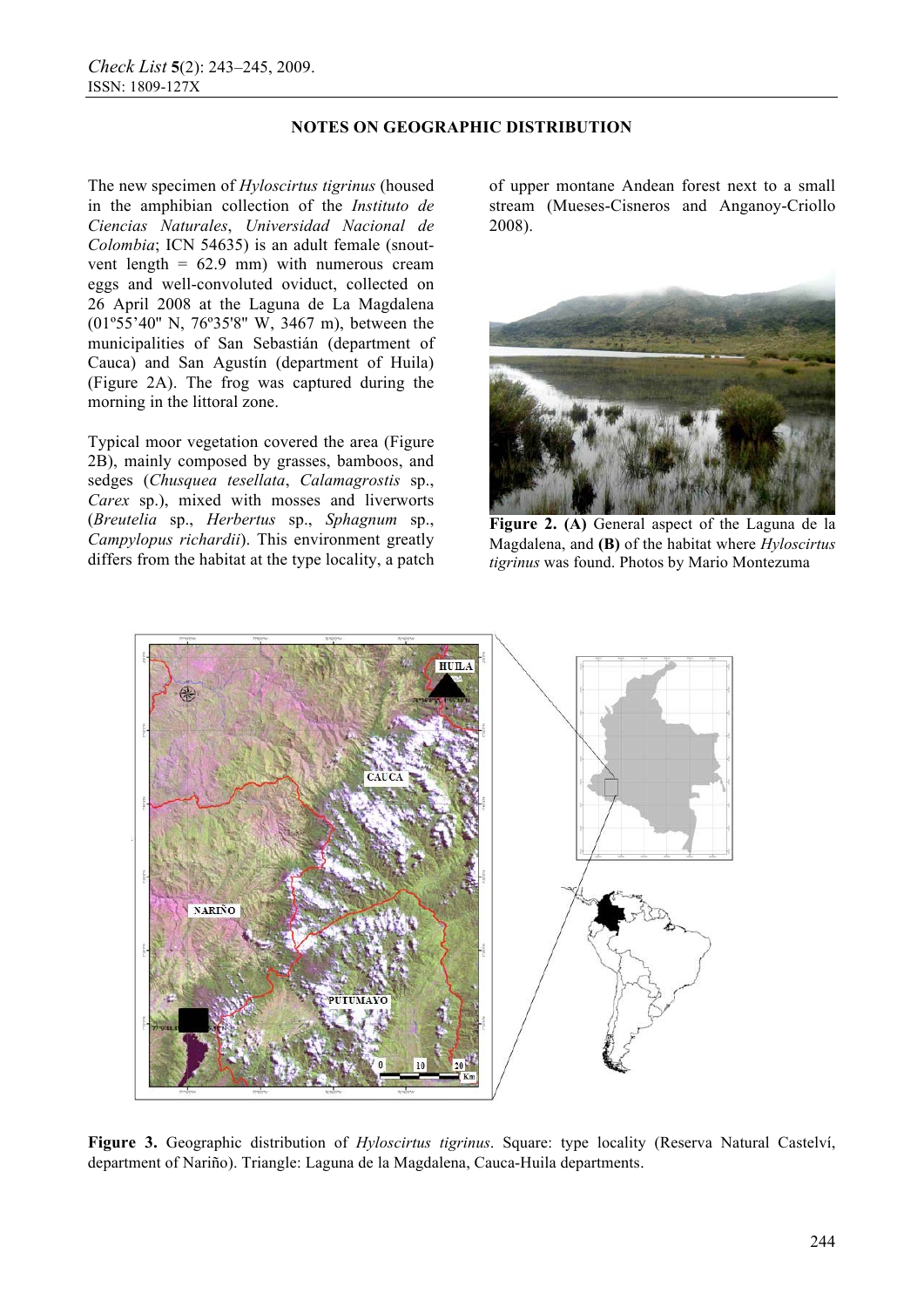The morphology of the new specimen agrees well with the holotype of *Hyloscirtus tigrinus*, but its coloration is more similar to the paratypes, having a golden-yellow dorsum with abundant reticulated black marks (Figure 1). This report is the northernmost and the first state record for the species, extending its range 103 km NE from the type locality and its altitudinal range from 3060 to 3467 m (Figure 3). There is not doubt that *H. tigrinus* occurs in other places in the departments of Cauca, Huila, Nariño, and Putumayo; thus we suggest that new explorations should be carried out in the region in order to increase our knowledge on the species and to provide more information to evaluate its conservation status.

Laguna de La Magdalena is part of a lakemoorland formation located on *Paramo de las Papas* (IGAC 1994). It is a strategic ecosystem for the country because the headwaters of the Río Magdalena (the most important river of Colombia) originate there (MINAMBIENTE 2005); however despite Laguna La Magdalena being within a protected area of Colombia, a considerable amount of trash was found mostly caused by tourism-related activities.

#### **Acknowledgements**

MFM thanks Gustavo Adolfo Papamija of the Vereda La Oyola for its enormous help during the fieldwork. To Milo Alvarez Anacona, Papallaqta indigenous community and *Parque Nacional Natural Puracé* for allowing the surveys in their territory. To Francisco José López-López for his collaboration and for the use of his photo in this work. To Miguel Peña for the use of his regional cartography.

**————————————————** 

**————————————————** 

#### **Literature cited**

- IGAC. 1994. Mapa geológico del departamento del Cauca, escala 1:25.000. Plancha 387-11-D. Popayán, Cauca: Instituto Geográfico Agustín Codazzi.
- MINAMBIENTE. 2005. Humedales Altoandinos: Estrategia regional. Ministerio del Medio Ambiente, Vivienda y Desarrollo Territorial. Colombia: WWF Colombia. 20p.
- Mueses-Cisneros, J. J. and M. A. Anganoy-Criollo. 2008. Una nueva especie del grupo *Hyloscirtus larinopygion* (Amphibia: Anura: Hylidae) del

suroccidente de Colombia. Papéis Avulsos de Zoologia 48(15): 129-138.

Sturm, H. and O. Rangel-Ch. 1985. Ecología de los Páramos Andinos: Una visión preliminar integrada. Bogotá: Biblioteca J.J. Triana 9: 1-292.

Received December 2008 Accepted March 2009 Published online May 2009